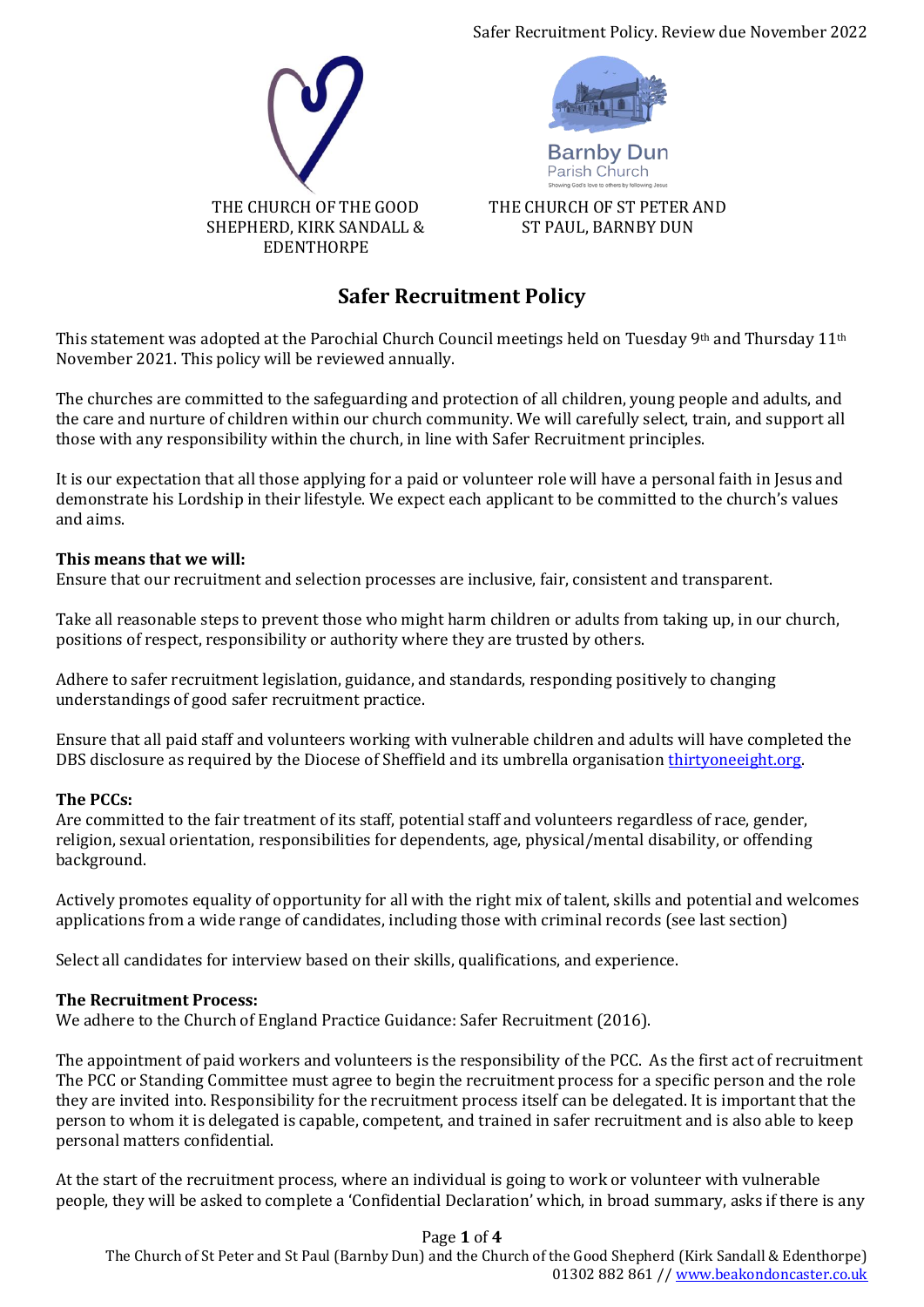reason why they should not be working with children and adults. If any applicant discloses information in the Confidential Declaration, the Diocesan Safeguarding Advisor must be contacted. Should the applicant not wish to complete the 'Confidential Declaration', which is entirely their choice, the application must not proceed further.

In the case of a paid position, a contract will be signed. For a voluntary position, a written description of the role will be given.

The contract or written description will also say whether a criminal records check (DBS, standard or enhanced) is required. It is a criminal offence for an individual who is barred from working with vulnerable groups to apply for a regulated activity and it is a criminal offence for an organisation to appoint a barred person to a regulated activity role.

For any role, applicants will be required to fill in an application form and to provide two references. References will be taken up. At least one reference must be from a person who has known the applicant for at least 2 years, and at least one reference must comment on their suitability for the role being applied for.

There will be a face-to-face interview or discussion with pre-planned and clear questions to assess a person's suitability for a role. It will include questions about an applicant's values; if relevant, their attitude to working with children and adults and their motives for wanting to engage in such work. It will involve two members of the PCC.

All paid posts will receive a letter of appointment. Included with the appointment letter will be a copy of all our church policies. Volunteers will receive the relevant church policies and both volunteers and paid workers will be required to sign to say that they have read and understood them.

An appointment can be made upon receipt of a satisfactory DBS certificate provided all previous steps have also been completed satisfactorily.

All posts will be approved and minuted at the first available PCC Meeting.

Employees or volunteers whose roles involve working with children and adults must receive relevant safeguarding training from the Diocese after starting their role, regardless of previous experience. They must also attend regular updates every three years.

There will be a six-month probationary period for any paid role or a settling-in period of 3 month(s) for volunteers when the volunteer and the organisation can see whether the volunteer is suited to the role. During these periods relevant training will be planned, and any necessary support will be arranged. In addition, regular meetings with the supervisor will be organised to discuss any issues etc. that arise. For paid roles, at the end of the probationary period, a person's role must be confirmed in writing.

All paid and voluntary posts will be subject to management, supervision, and appraisal. The PCC will maintain a register of roles and persons filling them.

### **Recruitment of Ex -Offenders:**

The PCCs have a separate policy which will be adhered to when going through the recruitment process with exoffenders. See Appendix A.

| The Rev'd Tom Brown, Vicar                  |  | 2021 |
|---------------------------------------------|--|------|
| Mr Colin Naylor, Churchwarden of Barnby Dun |  | 2021 |
| Mrs Christine Rose, Churchwarden of COGS    |  | 2021 |
| Mrs Lynn Shaw, Churchwarden of COGS         |  |      |

### Page **2** of **4**

The Church of St Peter and St Paul (Barnby Dun) and the Church of the Good Shepherd (Kirk Sandall & Edenthorpe) 01302 882 861 /[/ www.beakondoncaster.co.uk](http://www.beakondoncaster.co.uk/)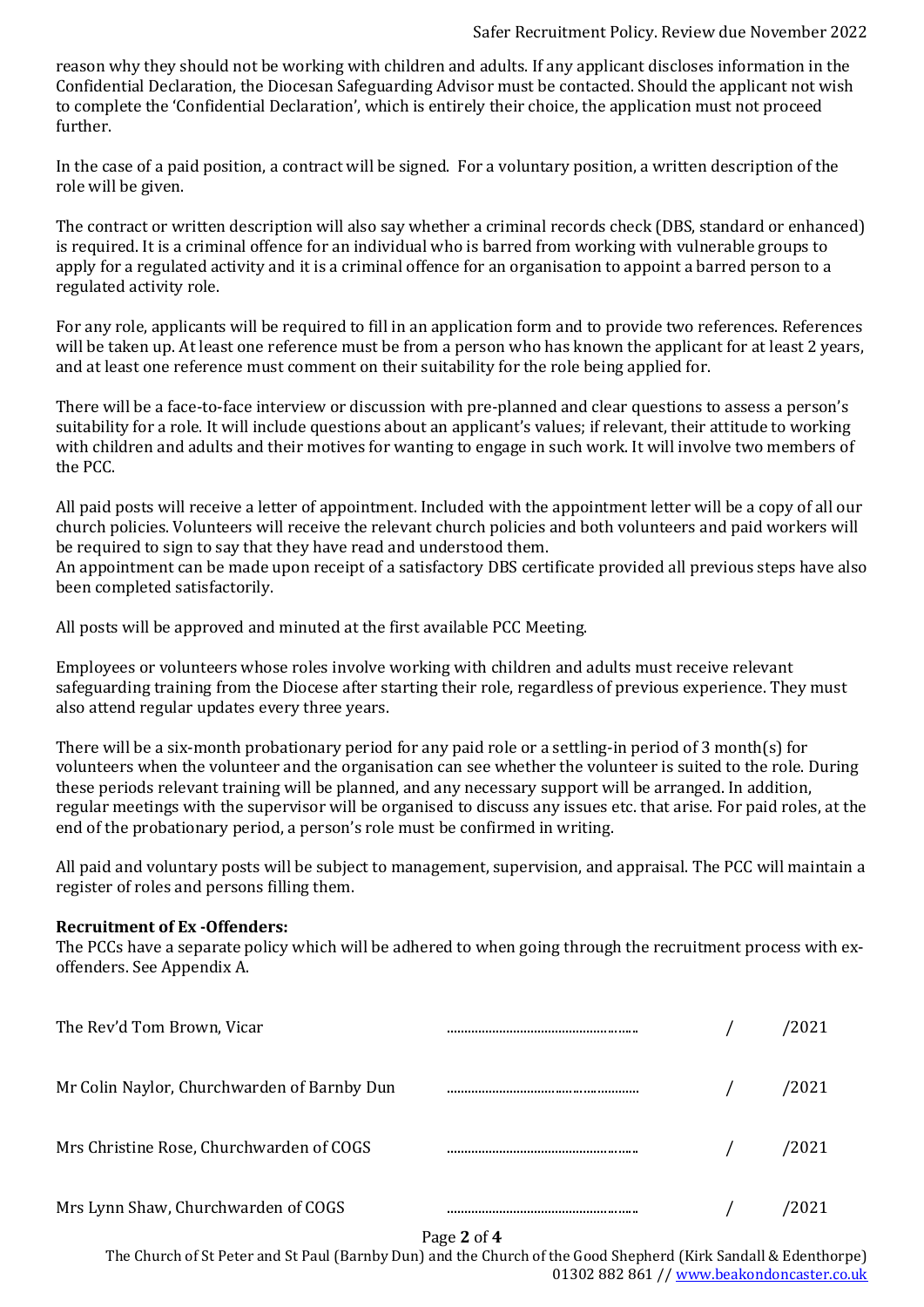### **APPENDIX A: POLICY STATEMENT ON THE RECRUITMENT OF EX-OFFENDERS**

As an organisation assessing applicants' suitability for positions which are included in the Rehabilitation of Offenders Act 1974 (Exceptions) Order using criminal record checks processed through the Disclosure and Barring Service (DBS), the PCCs:

- a. complies fully with the [DBS Code of Practice](https://www.gov.uk/government/publications/dbs-code-of-practice) and undertakes to treat all applicants for voluntary or paid positions fairly.
- b. undertakes not to discriminate unfairly against any subject of a criminal record check on the basis of a conviction or other information revealed.
- c. can only ask an individual to provide details of convictions and cautions that the churches are legally entitled to know about. Where a DBS certificate at either standard or enhanced level can legally be requested (where the position is one that is included in the Rehabilitation of Offenders Act 1974 (Exceptions) Order 1975 as amended, and where appropriate Police Act Regulations as amended).
- d. can only ask an individual about convictions and cautions that are not protected.
- e. is committed to the fair treatment of its staff, potential staff or users of its services, regardless of race, gender, religion, sexual orientation, responsibilities for dependants, age, physical/mental disability or offending background.
- f. has a written policy on the recruitment of ex-offenders, which is made available to all DBS applicants at the start of the recruitment process.
- g. actively promotes equality of opportunity for all with the right mix of talent, skills and potential and welcome applications from a wide range of candidates, including those with criminal records.
- h. selects all candidates for interview based on their skills, qualifications and experience.
- i. only submits an application for a criminal record check to the DBS after a thorough risk assessment has indicated that one is both proportionate and relevant to the position concerned. For those positions where a criminal record check is identified as necessary, all application forms, job adverts, and recruitment briefs will contain a statement that an application for a DBS certificate will be submitted in the event of the individual being offered the position.
- j. ensures that all those who are involved in its recruitment process have been suitably trained to identify and assess the relevance and circumstances of offences, and that they have received appropriate guidance and training in the relevant legislation relating to the employment of ex-offenders, e.g., the Rehabilitation of Offenders Act 1974.
- k. ensures that at interview, or in a separate discussion, an open and measured discussion takes place on the subject of any offences or other matter that might be relevant to the position. Failure to reveal information that is directly relevant to the position sought could lead to withdrawal of an offer of employment.
- l. makes every subject of a criminal record check submitted to DBS aware of the existence of the code of [practice](https://www.gov.uk/government/publications/dbs-code-of-practice) and makes a copy available on request.
- m. undertakes to discuss any matter revealed on a DBS certificate with the individual seeking the position before withdrawing a conditional offer of employment.

### **Further information regarding conviction information**

On the 29 May 2013, legislation came into force that allows certain old and minor cautions and convictions to no longer be subject to disclosure. In addition, employers will no longer be able to take an individual's old and minor cautions and convictions into account when making decisions.